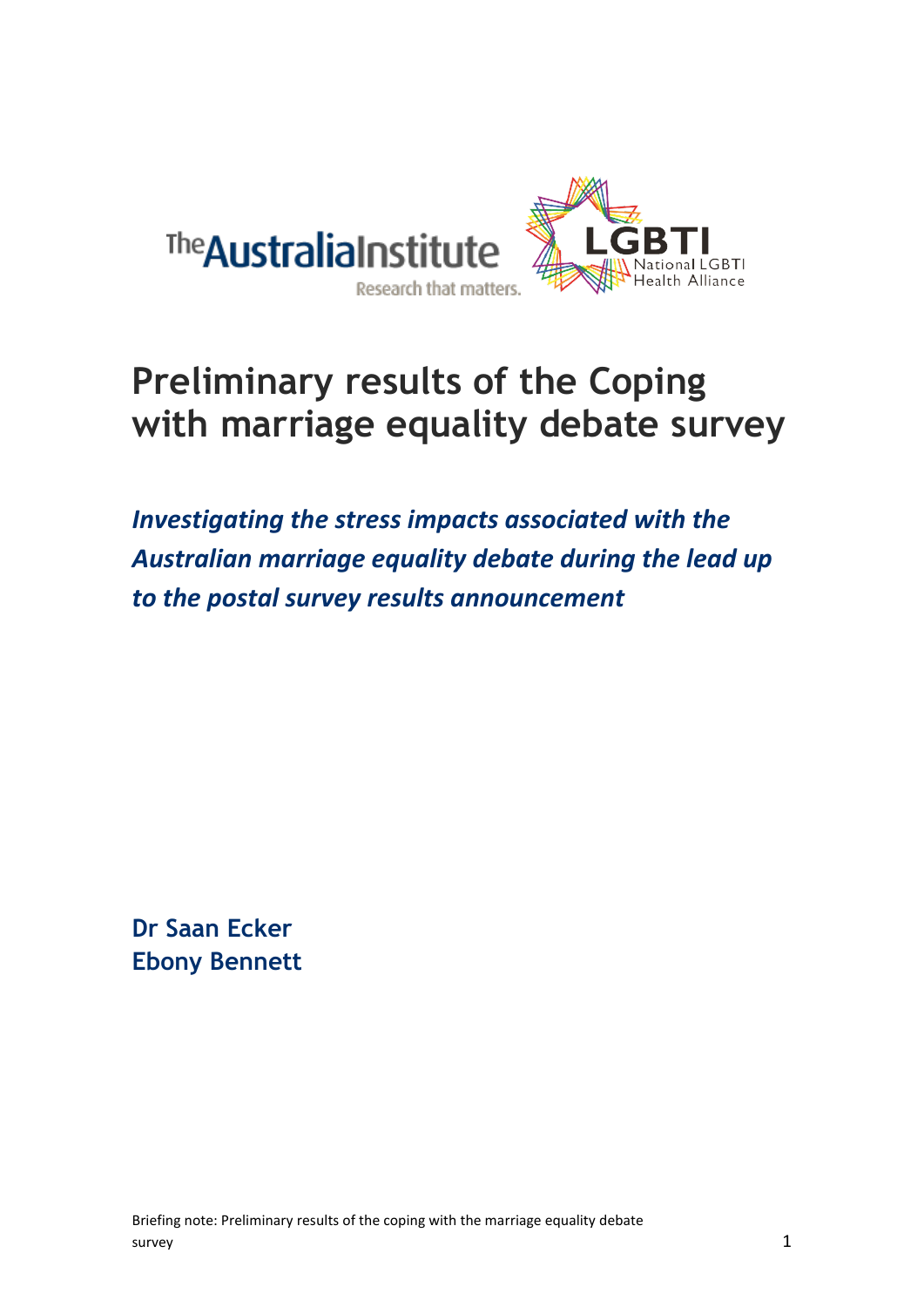### **ABOUT THE AUSTRALIA INSTITUTE**

The Australia Institute is an independent public policy think tank based in Canberra. It is funded by donations from philanthropic trusts and individuals and commissioned research. We barrack for ideas, not political parties or candidates. Since its launch in 1994, the Institute has carried out highly influential research on a broad range of economic, social and environmental issues.

The Institute publishes research that contributes to a more just, sustainable and peaceful society. Our goal is to gather, interpret and communicate evidence in order to both diagnose the problems we face and propose new solutions to tackle them.

Level 1, Endeavour House, 1 Franklin St Canberra, ACT 2601 Tel: (02) 61300530 Email: mail@tai.org.au Website: www.tai.org.au ISSN: 1836-9014

### **ABOUT THE NATIONAL LGBTI HEALTH ALLIANCE**

The National LGBTI Health Alliance is the national peak health organisation in Australia for organisations and individuals that provide health-related programs, services and research focused on lesbian, gay, bisexual, transgender, and intersex people (LGBTI) and other sexuality, gender, and bodily diverse people and communities.

We recognise that people's genders, bodies, relationships, and sexualities affect their health and wellbeing in every domain of their life.

Email: info@lgbtihealth.org.au Telephone: 02 8568 1123 Fax: 02 8212 9013 Postal address: PO Box 51, Newtown, NSW 2042, Australia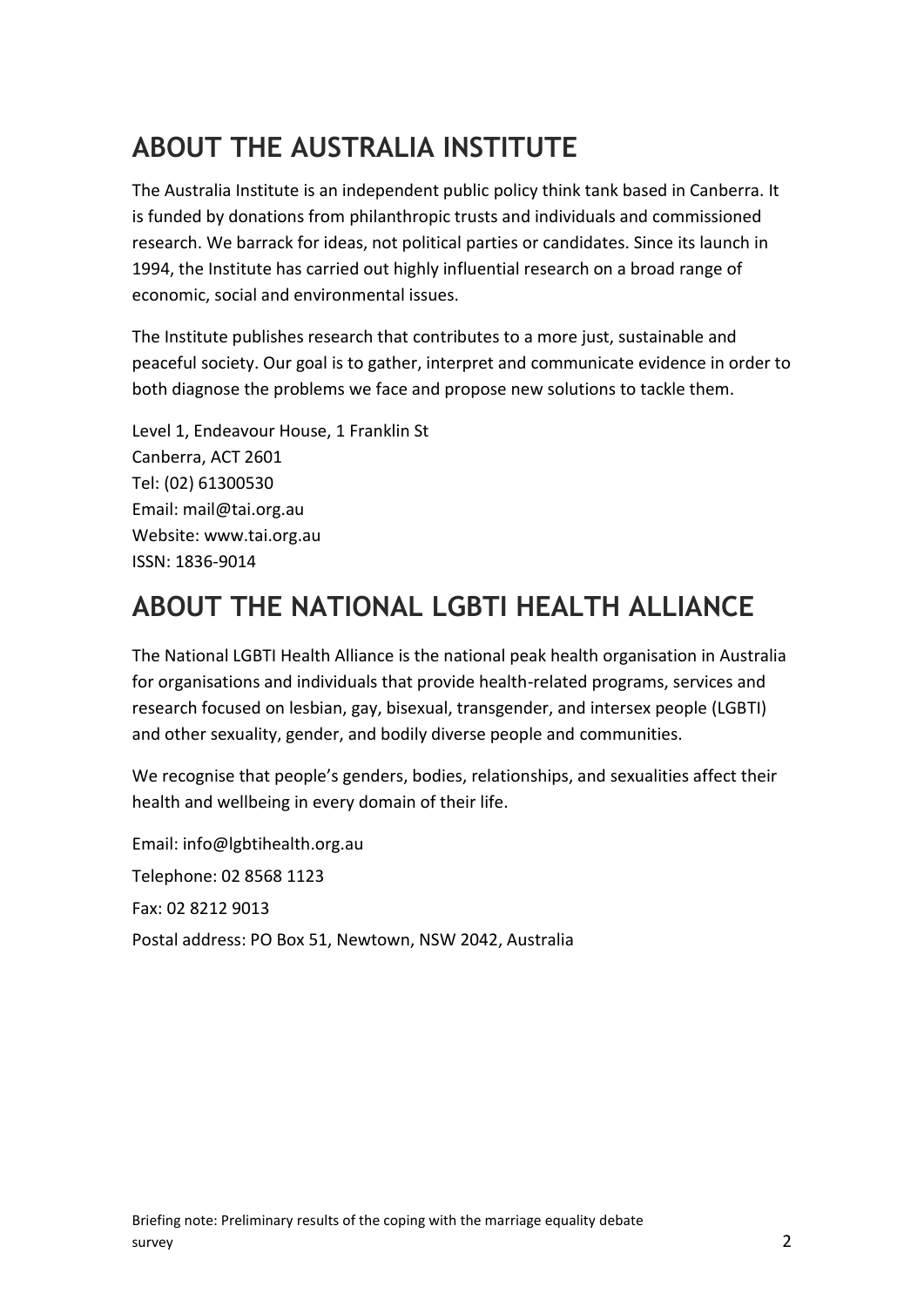### **KEY PRELIMINARY RESULTS**

The Australia Institute and the LGBTI National Health Alliance surveyed more than 9,500 LGBTIQ+ Australians and their allies between 16 October and 14 November 2017, of whom more than 7,500 completed every question.

These are **preliminary results** from selected questions and the final results may change by a few percentage points when the full results are published. Due to the unprecedented number of responses, analysis of this data is expected to take many months.

Participants self-selected and the survey was advertised through LGBTIQ+ networks as well as on Facebook. Approximately 75% of respondents identified as LGBTIQ+ and 25% identified as allies of LGBTIQ people including friends, family and other supporters. The response was in-keeping with proportional representation of populations from each Australian state and territory.

#### **Key results:**

- LGBTIQ+ respondents reported experiences of verbal and physical assaults in the 3 months following the announcement of the postal vote more than doubled, compared to the 6 months prior to the announcement.
- LGBTIQ+ respondents suffering depression, anxiety and stress increased by more than a third after the announcement of the vote, compared to the 6 months before the announcement.
- More than 90% of LGBTIQ+ people said that debate would have a negative impact on them to some degree.
- Almost 80% of LGBTIQ+ people and almost 60% allies said that they found the marriage equality debate considerably or extremely stressful.
- Almost 70% of LGBTIQ+ people and just under one third of allies said they strategically avoided situations related to the debate that they thought would be harmful to them a good part of the time or most of the time during the debate.
- Almost 70% of LGBTIQ+ people said they 'avoided being with people in general' at least some of the time as a method of coping
- Resilience was evident in coping strategies such as nearly 80% of respondents participated to some degree in LGBTIQ+ affirmative activities such as attending marches, raising awareness or displaying yes or rainbow images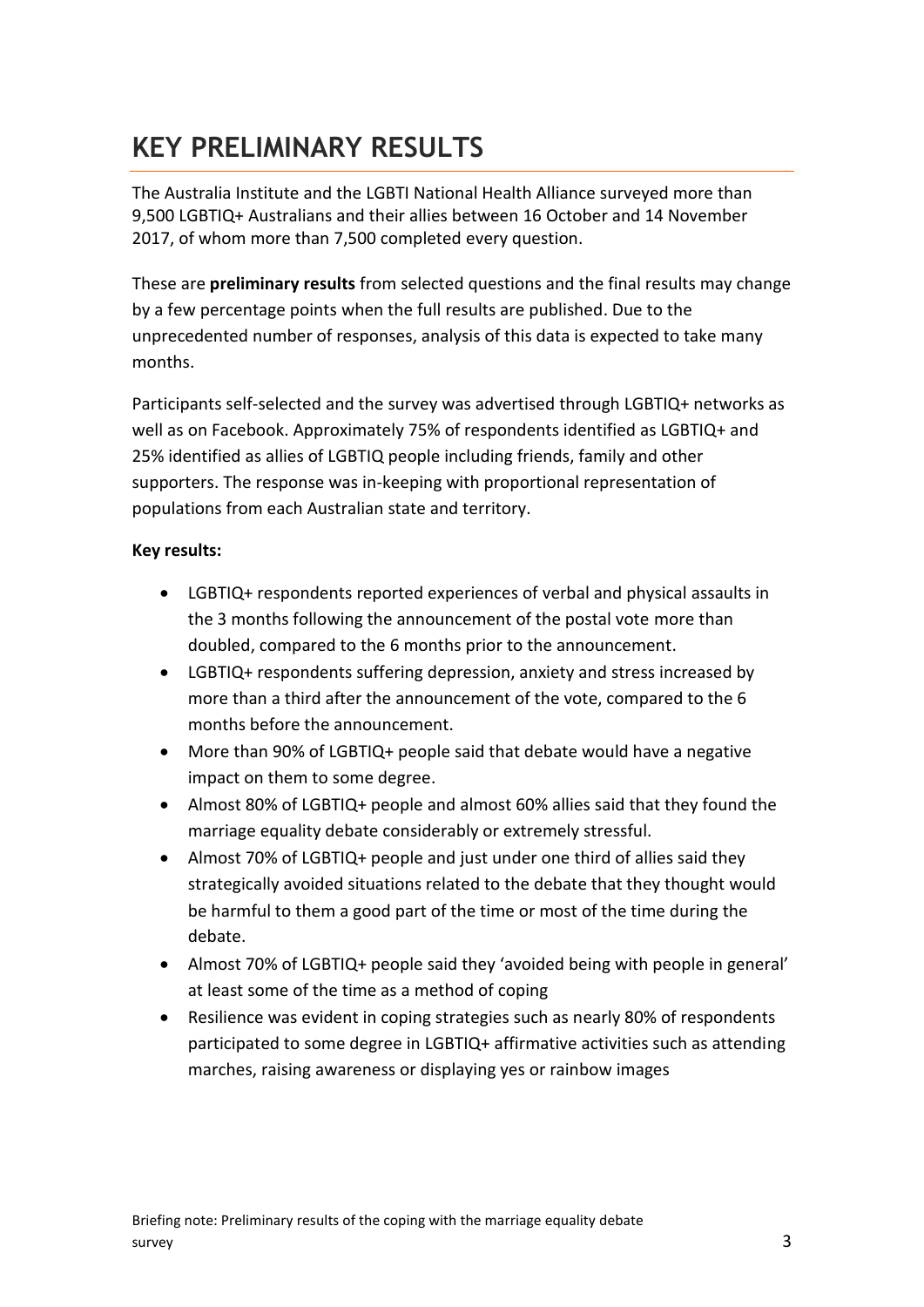### **INITIAL FINDINGS**

More than 9,500+ people participated in the survey (more than 7,500 completed every question), with 75% of them identifying as LGBTIQ+ and 25% identifying as allies of LGBTIQ+ people including friends, family and other supporters.



### **Negative impacts**

LGBTIQ+ respondents reported that experiences of verbal and physical assaults more than doubled in the 3 months following the announcement of the postal vote, compared to the 6 months prior.

LGBTIQ+ respondents experiencing depression, anxiety or stress increased by more than a third after the announcement of the vote, compared to the 6 months before the announcement.

Most respondents said that they experienced negative messages about LGBTIQ+ people or same sex marriage at least daily, especially from online and television media.

> *I was shaken by the amount of anti-LGBTI ads on television and my partner and I stopped watching commercial TV until after the survey had ended because it distressed us too much.*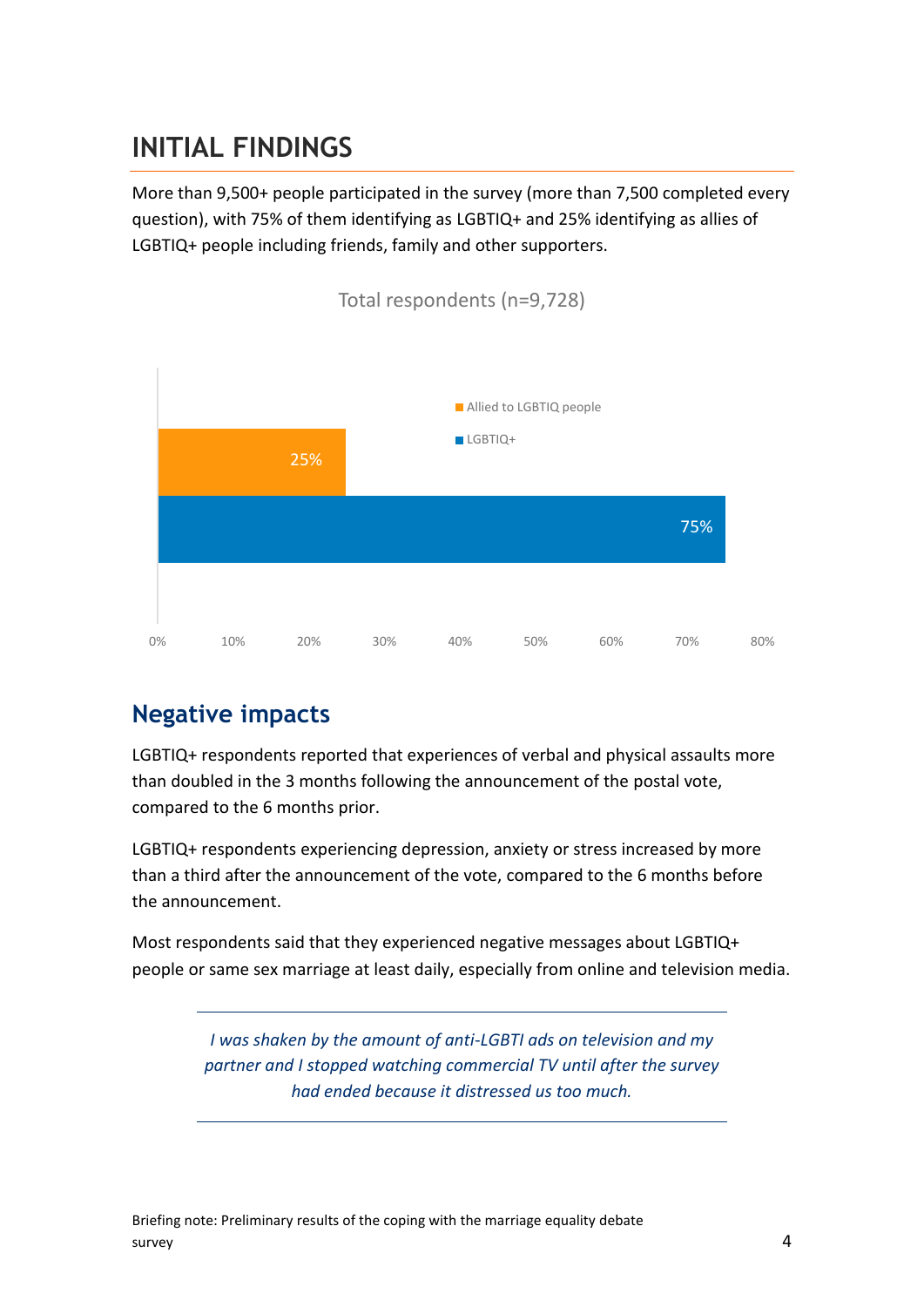The majority of LGBTIQ+ respondents said that they experienced considerable or extreme tension and anxiety during the debate.

- More than 90% of LGBTIQ+ people said that debate would have a negative impact on them to some degree
- Around 80% of LGBTIQ+ people and almost 60% of allies said that they found the marriage equality debate considerably or extremely stressful. Less than 5% of LGBTIQ+ people said the marriage equality debate was not at all stressful.
- Almost 70% of LGBTIQ+ people and two in five allies said the marriage equality debate made them feel considerably or extremely anxious.

### **Coping**

The study identified strategies LGBTIQ+ people and their allies used to cope with the debate. Despite widespread reported anger at those that had initiated this process, LGBTIQ+ people showed great resilience in dealing with the debate. The methods of coping many people used are in keeping with methods of positive reappraisal (i.e. making the best of a difficult situation). About 80% of respondents participated in some kind of LGBTIQ+ affirmative activities such as attending marches, raising awareness or displaying yes or rainbow images. More than 70% of LGBTIQ+ people and their allies also reported increasing their participation in LGBTIQ+ supportive communities. People reported on the positive effects of the outpouring of support from friends, family and strangers. Many respondents coped by concentrating on something good that could come out of the debate with around 80% saying they could do this some of the time, while less than 10% saying they were able to do this most of the time.

However the study also shows that coping with the debate led to strategies that are not so positive. Many people avoided situations, hid their feelings and pretended they were ok to cope with the national debate.

> *The response to the survey caused me to quit my job because my work environment was not supportive.*

Just under 90% of LGBTIQ+ people and more than a third of allies said that they strategically avoided situations related to the debate that they thought would be harmful to them a good part or most of the time during the debate. While almost 70% of LGBTIQ+ people said they avoided being with people in general at least some of the time.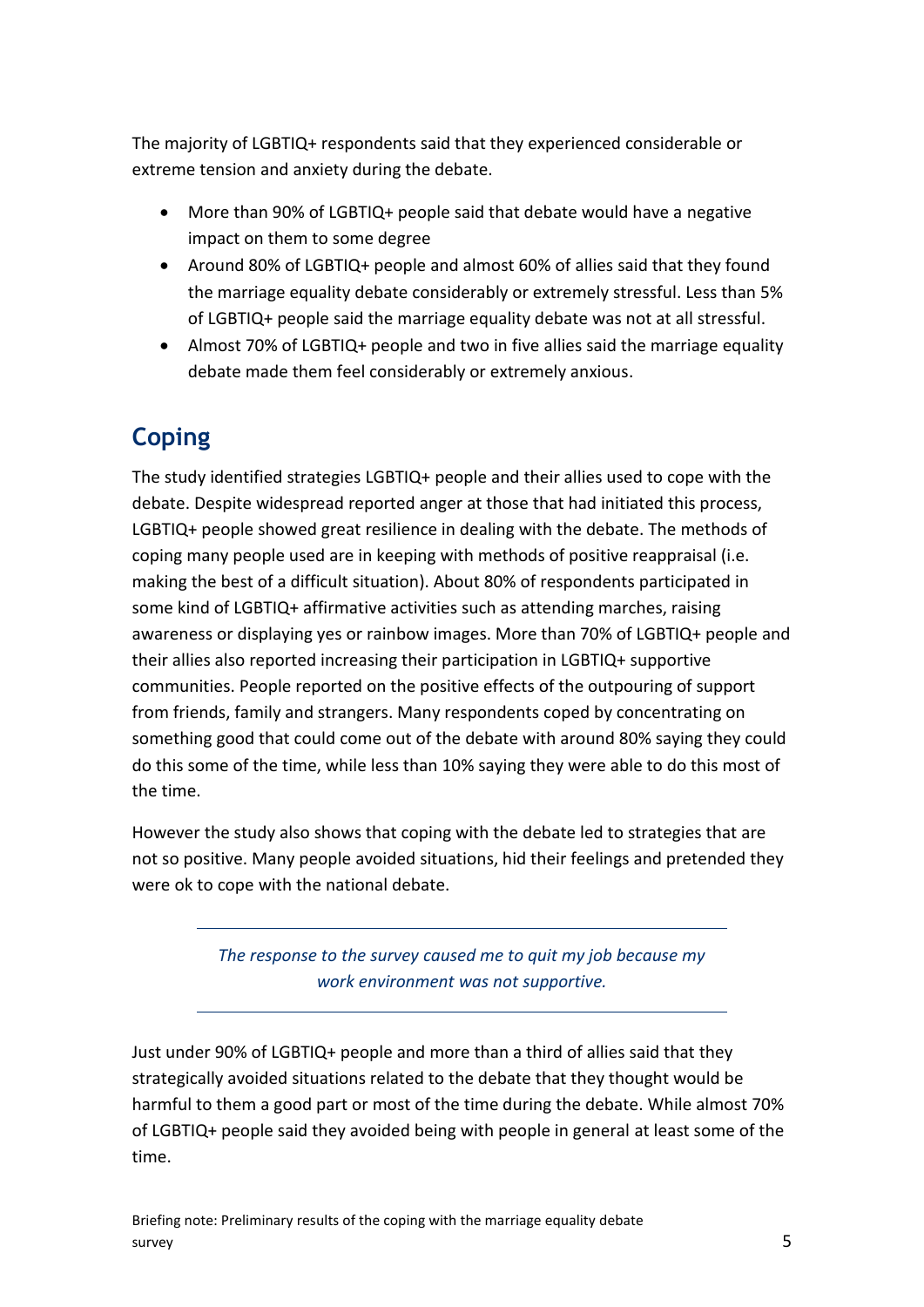Although many jurisdictions increased support for LGBTIQ+ counselling and other resources during the time, around half of LGBTIQ+ people perceived that resources to help them cope with the debate were not available or only slightly available. One respondent noted:

> *The constant imagery of no-voters and the no-campaign has left me feeling angry, sad and isolated. I am not an "out" member of the LGBTQI+ community, so I struggled to find support during this time as no-one knew this campaign was personally affecting me…*

Many respondents reported that they did not talk with others about what was happening for them and only a few sought professional support during this time. More than 80% of LGBTIQ+ people said they kept their feelings from others at least some of the time.

This questionnaire provided a forum for LGBTIQ+ people and a wide range of allies including family, friends, religious ministers and concerned community members to voice their opinions over the debate. There are literally thousands of personal accounts of the negative impacts that this debate has had on our society.

Further analysis will combine qualitative and quantitative information to explore the stressfulness of the debate and how this has contributed to anxiety, stress and depressive symptoms among respondents. It will also explore how the stress of the debate has affected different LGBTIQ+ communities and their allies. The results of this study demonstrate the real stress that people have experienced during this debate and the strength and resilience shown in coping with this stress. This study also suggests that support services to LGBTIQ+ people and their allies may need to be ongoing for some time as people recover.

> *It was hard to ignore the levels of hatred and bigotry in the broader community. This is something that will take a long time to go away. The survey has caused deep divisions.*

Finding from the full analysis have the potential to be relevant to individual interventions, supporting affirmative and strength-based support for LGBTIQ+ individuals and their allies, as well as structural interventions to create a less discriminatory society.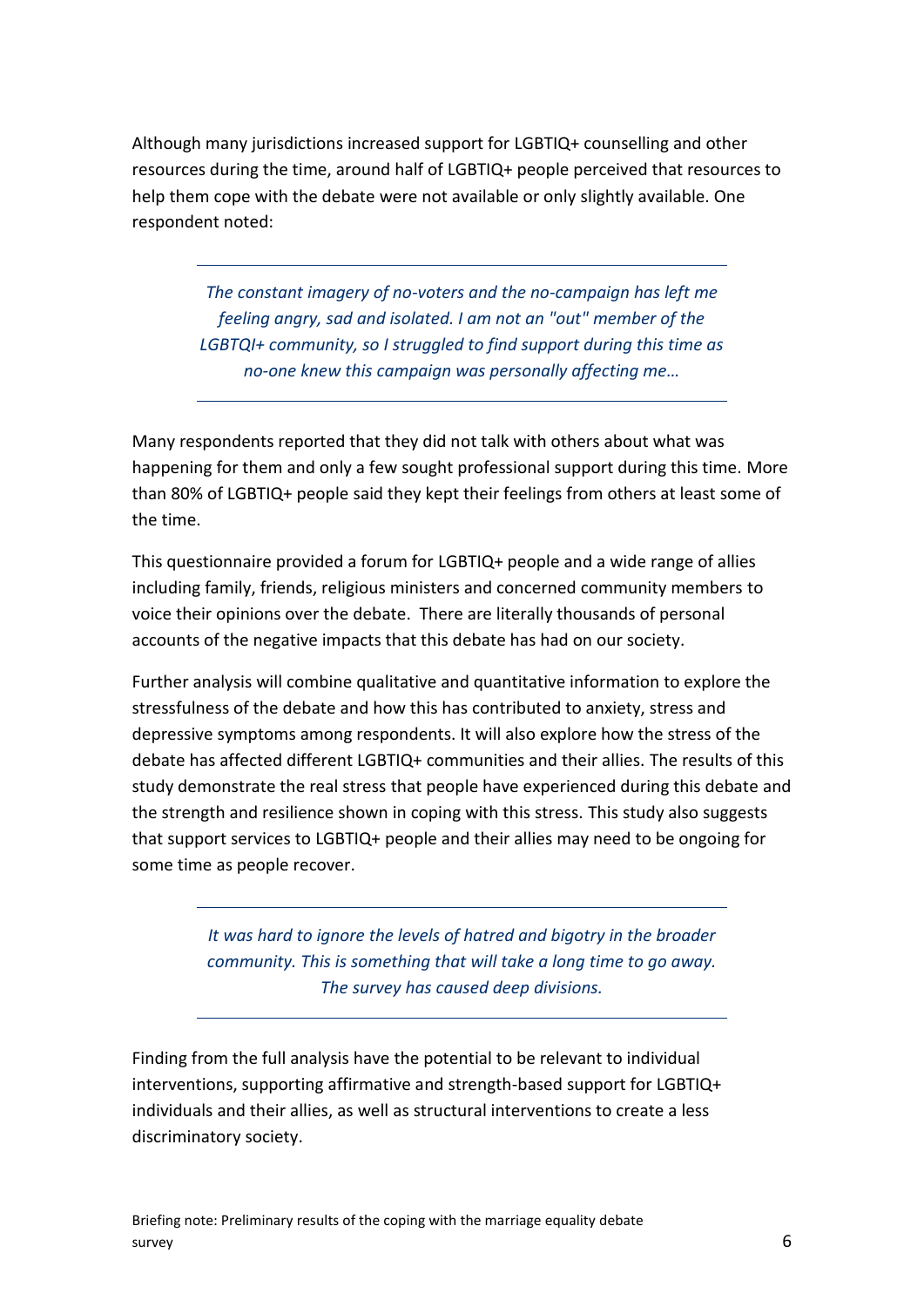## **ABOUT THE STUDY**

The Australia Institute and the LGBTI National Health Alliance conducted the *Coping with the Marriage Equality Debate Study.* This research project used an online survey of adults identifying as lesbian, gay, bisexual, transgender, intersex and queer (LGBTIQ+) and their allies to investigate the effects of exposure to negative messages in the context of the Australian marriage equality debate. The research team, led by Dr Saan Ecker from The Australia Institute includes two leading international researchers in LGBTIQ+ issues, Professor Sharon Rostosky and Dr Ellen Riggle, who have also undertaken extensive research in the impacts of voting on same-sex marriage in the United States. The team also includes well-known Australian LGBTIQ+ educator and counsellor for 20+ years Dr Elizabeth Riley.

The study investigates perceived stress as a result of negative exposure and identifies how LGBTIQ+ people and their allies appraised and coped with the marriage equality debate. The study examines associations between exposure to negative messages, stress, coping and psychological distress. Qualitative data on experiences of LGBTIQ+ people and their allies was also collected through free text questions.

The study was approved by the ACT Health Directorate Human Research Ethics Committee. (Approval No.17.222. Valid to 12/10/2018).

This study builds on international studies which have shown significant impact of these kinds of debates on the mental health and wellbeing of LGBTIQ+ people and their allies. The study measures a range of quantitative psychological factors and has also provided an opportunity for people to share their experiences of the debate through free text questions. Thousands of people from all walks of life have told their stories about how it has been for them during the national debate surrounding marriage equality.

### **BACKGROUND**

The Australian marriage equality debate provides a unique opportunity to better understand how lesbian, gay, bisexual, transgender, intersex and questioning (LGBTIQ+) people and their allies are affected by and cope with structural discrimination and prejudice.

The debate became central in Australia on the announcement of a postal vote on same-sex marriage on 9 August, 2017. With the voting extending to 7 November, the marriage equality debate represents a prejudice-related stress event [\(Frost &](#page-8-0)  [Fingerhut, 2016\)](#page-8-0) for LGBTIQ+ people of three months duration. It is important the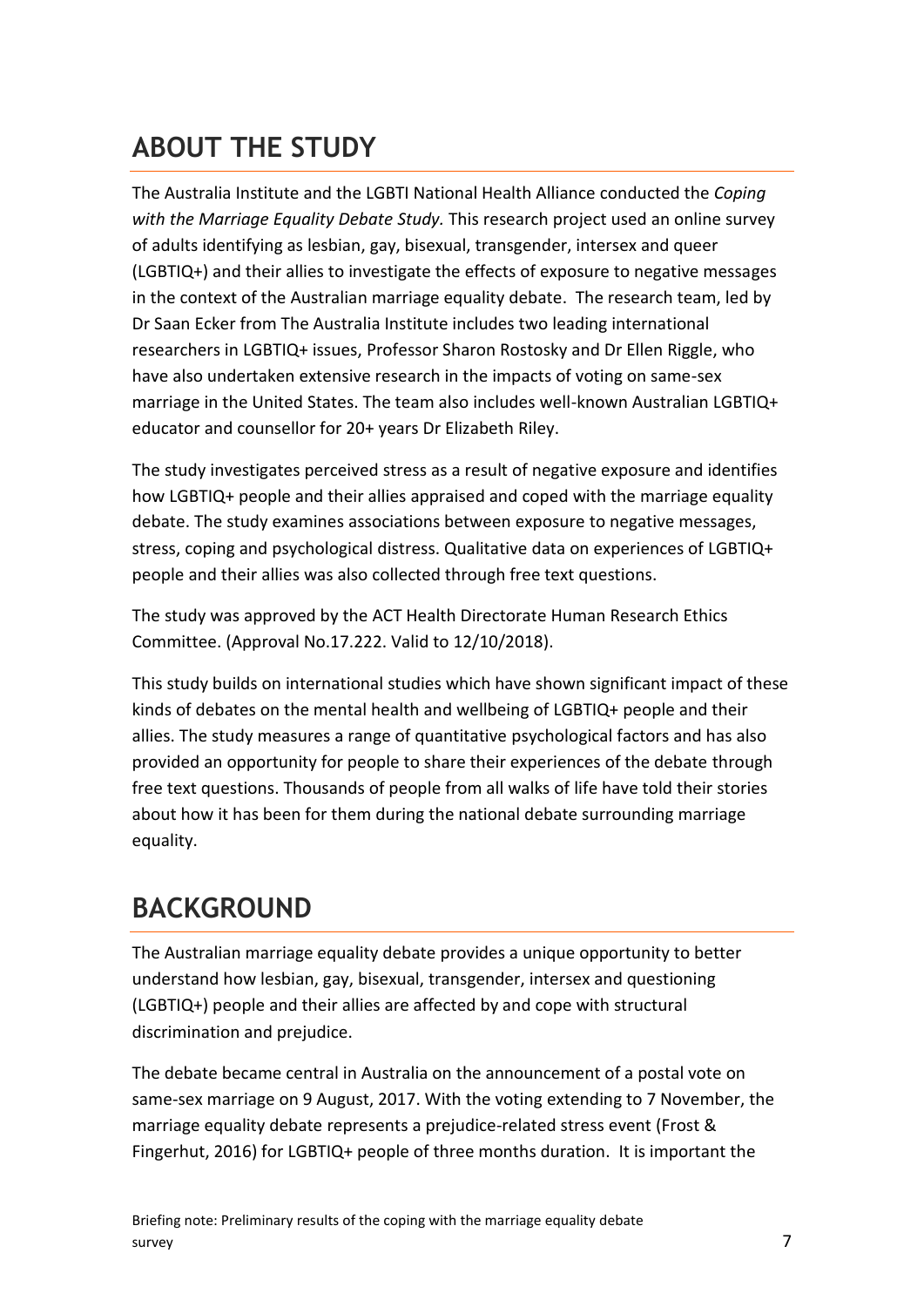effect of this event on LGBTIQ+ people and their allies is measured, particularly in the absence of any obvious efforts by the Australian government to monitor this situation in a credible way.

Understanding the effects of stress events is best done as close as possible to the time of the event [\(Folkman & Moskowitz, 2000\)](#page-8-1) and this research project involved collecting information around the end of the three month period of the debate. The questionnaire ran from 16 October to 14 November 2017. Because a prospective study measuring pre and post effects of the debate was not possible after the debate had started (except possibly by longitudinal epidemiological studies) , this study will consider the associations between exposure, stress, coping and mental health for respondents during the debate. Importantly, the large response to this study sends a message about the importance of recording the impact of this event on LBGTIQ+ people.

There is ample information that these kinds of debates have negative impacts on LGBTIQ+ people and their allies. Debates during marriage amendment processes in the United States (US) led to increased exposure to stressors such as misleading information and hostilities towards LGBTIQ+ people [\(Hatzenbuehler, McLaughlin,](#page-8-2)  [Keyes, & Hasin, 2010\)](#page-8-2). Exposure to these stressors was associated with LGBTIQ+ individual and community psychological impacts [\(Hatzenbuehler et al., 2012;](#page-8-3) [Herek,](#page-8-4)  [2011;](#page-8-4) [Rostosky, Riggle, Horne, Denton, & Huellemeier, 2010;](#page-8-5) [Rostosky, Riggle, Horne,](#page-8-6)  [& Miller, 2009\)](#page-8-6). Compared to states without public votes on same-sex marriage, LGB people in US states where voting took place showed a 250% increase in anxiety disorders, 42% increase in alcohol use disorder, 30% increase in mood disorders and as 36% increases in comorbid conditions. The Australian government itself estimated a cost of \$20 million in increased use of mental health services by LGB individuals, projected as a result of the earlier proposed Australian plebiscite, [\(Australian](#page-8-7)  [Productivity Commision, 2016\)](#page-8-7) with authors noting this is conservative. This is supported by increased demand for LGB focused counselling support services within weeks of the announcement [\(Perkins, 2017\)](#page-8-8).

This study considers the effect of potential factors associated with the postal vote that can lead to increased psychological distress. The process of instigating a vote to decide on the rights of LGBTIQ+ people reinforces the marginalized and socially devalued status of LGB individuals [\(Rostosky et al., 2009\)](#page-8-6). Also, negative campaigns further enforce this societal stigma and discrimination against LGBTIQ+ people [\(Hatzenbuehler](#page-8-2)  [et al., 2010\)](#page-8-2).